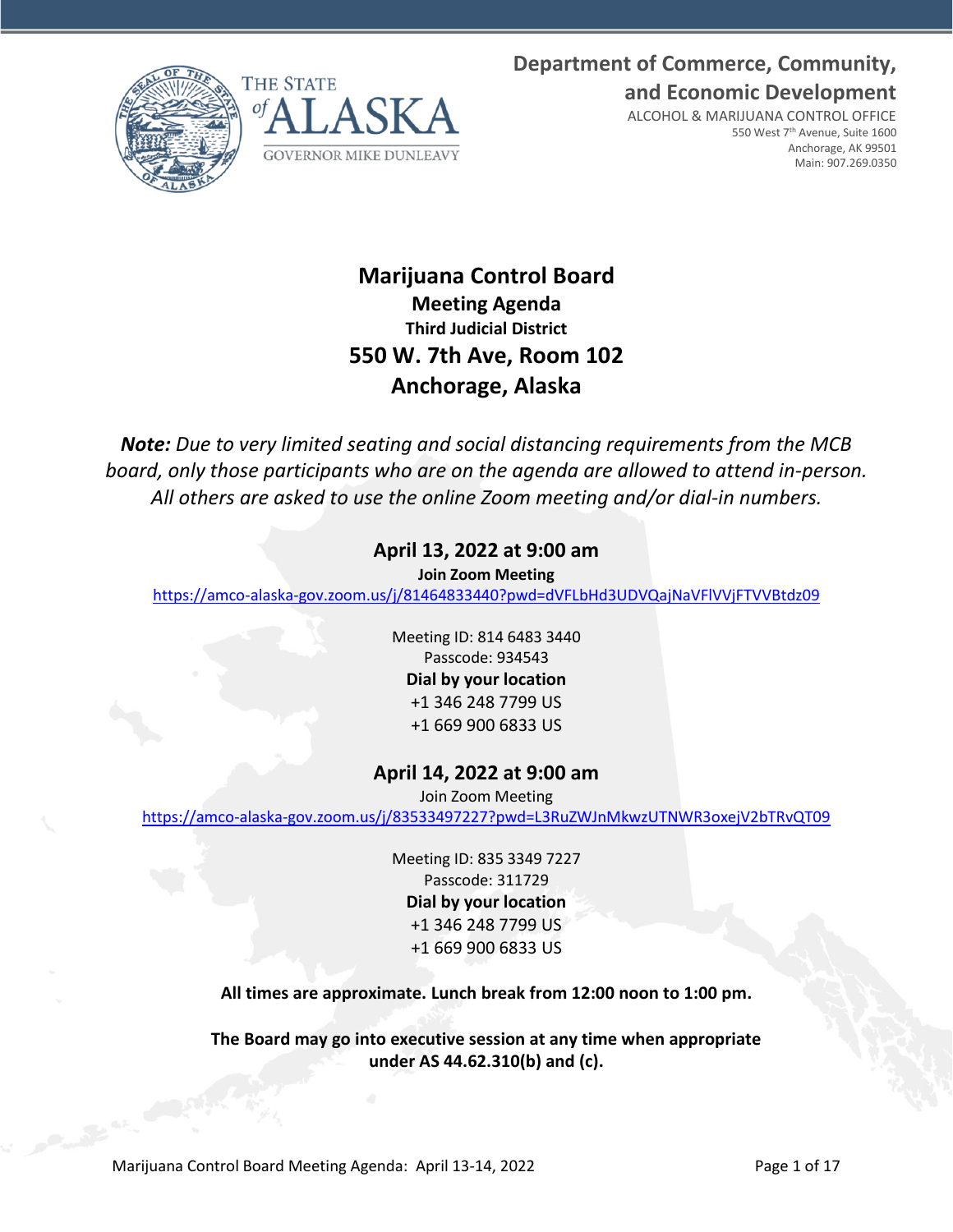**ADMINISTRATION 9:00 am A. Call to Order B. Roll Call C. Approval of Agenda D. AMCO** Meeting Code of Conduct **TAB 1 E. Top 10 Zoom FAQ** TAB 2 **F. Approval of the January 19 - 21, 2022 MCB Meeting Minutes TAB 3 BOARD GOVERNANCE 9:10 am PUBLIC TESTIMONY 9:20 am**

Based on current circumstances, the Board may decide to limit public testimony.

Public testimony is limited to issues not on this agenda and that are not proposed regulations Written comments may also be submitted to the board for review during its next regular meeting vi[a marijuana@alaska.gov.](mailto:marijuana@alaska.gov)

| <b>DIRECTOR BRIEFING</b>                                        | $9:45$ am        |
|-----------------------------------------------------------------|------------------|
| A. Director's Report                                            | TAB <sub>4</sub> |
| <b>PROGRAM COORDINATOR BRIEFING</b>                             | $10:15$ am       |
| A. Program Coordinator's Report                                 | TAB <sub>5</sub> |
| ● METRC Updates: Investigator Joe Bankowski                     |                  |
| <b>ENFORCEMENT BRIEFING</b>                                     | $10:15$ am       |
| A. Enforcement Supervisor's Report                              | TAB <sub>6</sub> |
| <b>Notices of Violation Issued and Licensee Responses</b><br>В. | TAB <sub>7</sub> |
| Notices of Violation for January - March Unpaid Taxes<br>C.     | TAB <sub>8</sub> |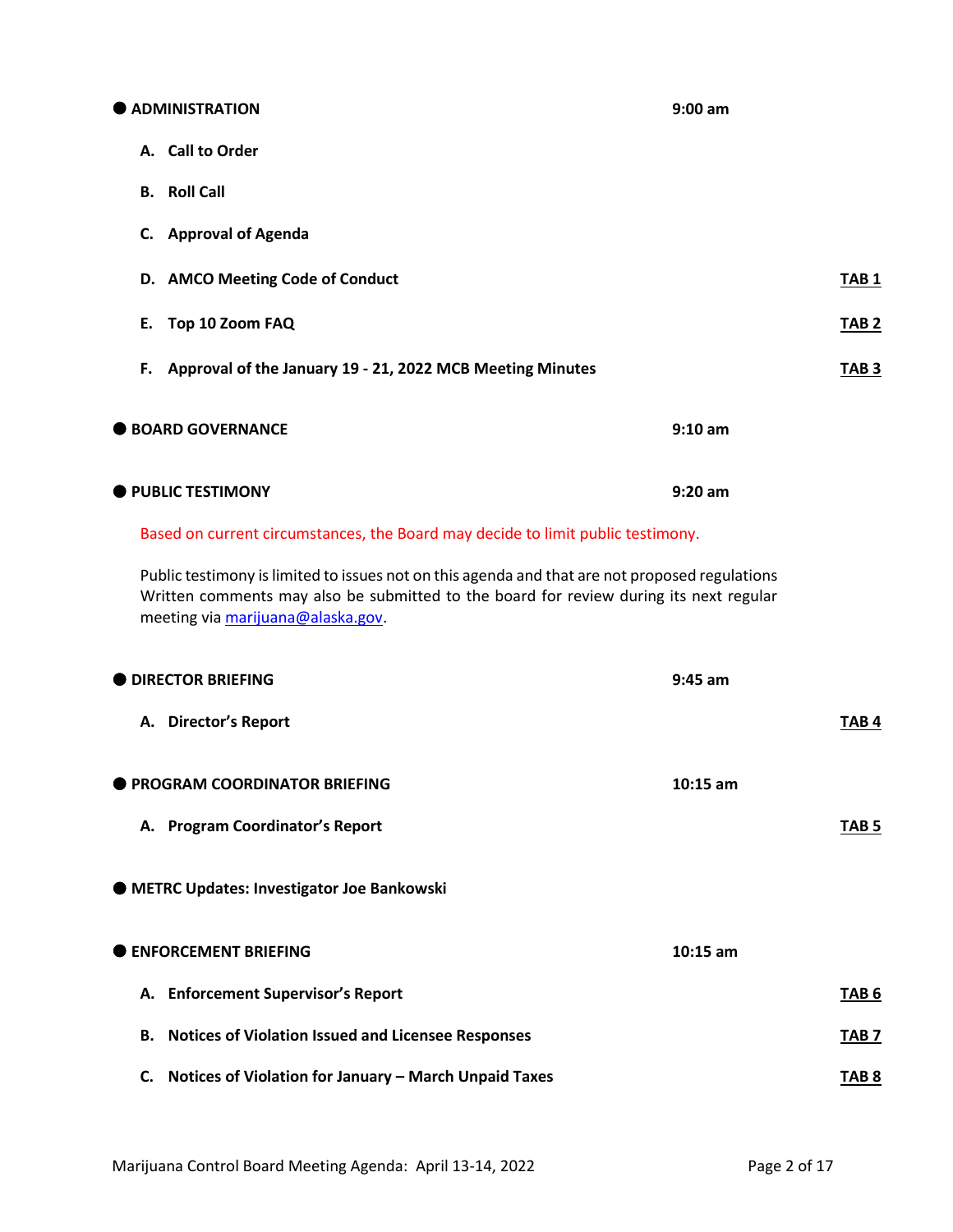#### $\bullet$  LICENSING BRIEFING

| A. Licensing Report |                             | <b>TAB9</b>   |
|---------------------|-----------------------------|---------------|
|                     | 1. Delegated Authority List | <b>TAB 10</b> |

# **DELEGATED CONSENT AGENDA – NEW & TRANSFER APPLICATIONS** *Sections A – F may be approved as a block or may pull any specific application for separate discussion/consideration at the board's discretion.*

## **A. NEW RELATED APPLICATIONS**

|  | 1. Licensee:                      | <b>Premises Address:</b>                                             | <b>Alaska Garden Solutions, LLC</b><br>5732 E. Gershmel Loop #1<br>Palmer, AK 99645                                                                                                  |               |
|--|-----------------------------------|----------------------------------------------------------------------|--------------------------------------------------------------------------------------------------------------------------------------------------------------------------------------|---------------|
|  |                                   | Local Governments:                                                   | Matanuska-Susitna Borough                                                                                                                                                            |               |
|  | a.                                | License #29651:<br><b>License Type:</b>                              | <b>Stone Cold Cannabis</b><br><b>Limited Marijuana Cultivation Facility</b>                                                                                                          | <b>TAB 11</b> |
|  |                                   | <b>b.</b> License #29653:<br><b>License Type:</b>                    | <b>Stone Cold Cannabis</b><br><b>Marijuana Concentrates Manufacturing Facility</b>                                                                                                   | <b>TAB 12</b> |
|  | Licensee:<br><b>License Type:</b> | 2. License #30153:<br><b>Premises Address:</b><br>Local Governments: | Uncle Herb's<br><b>Eden Management Group, LLC</b><br><b>Retail Marijuana Store</b><br>209 King Circle, Suite 1<br>Anchorage, AK 99515<br>Municipality of Anchorage                   | <b>TAB 13</b> |
|  | Licensee:<br><b>License Type:</b> | 3. License #30154:<br>Premises Address:<br>Local Governments:        | Alaska Herb Garden<br><b>Eden Growth Group, LLC</b><br><b>Limited Marijuana Cultivation Facility</b><br>209 King Circle, Suite 2<br>Anchorage, AK 99515<br>Municipality of Anchorage | <b>TAB 14</b> |
|  |                                   |                                                                      | A. NEW LIMITED MARIJUANA CULTIVATION FACILITY APPLICATIONS                                                                                                                           |               |
|  | 1. License #23933:<br>Licensee:   | <b>Premises Address:</b><br>Local Government:                        | <b>Midnight Sun Cultivators</b><br>Midnight Sun Cultivators, LLC<br>28011 Old Parks Highway, Suite 2<br>Willow, AK 99688<br>Matanuska-Susitna Borough                                | <b>TAB 15</b> |
|  | 2. License #29289:<br>Licensee:   | Premises Address:                                                    | <b>Stoned Gnome Farm</b><br>Chubby Girl Confections, Inc.<br>2176 Donald Avenue                                                                                                      | <b>TAB 16</b> |

Fairbanks, AK 99701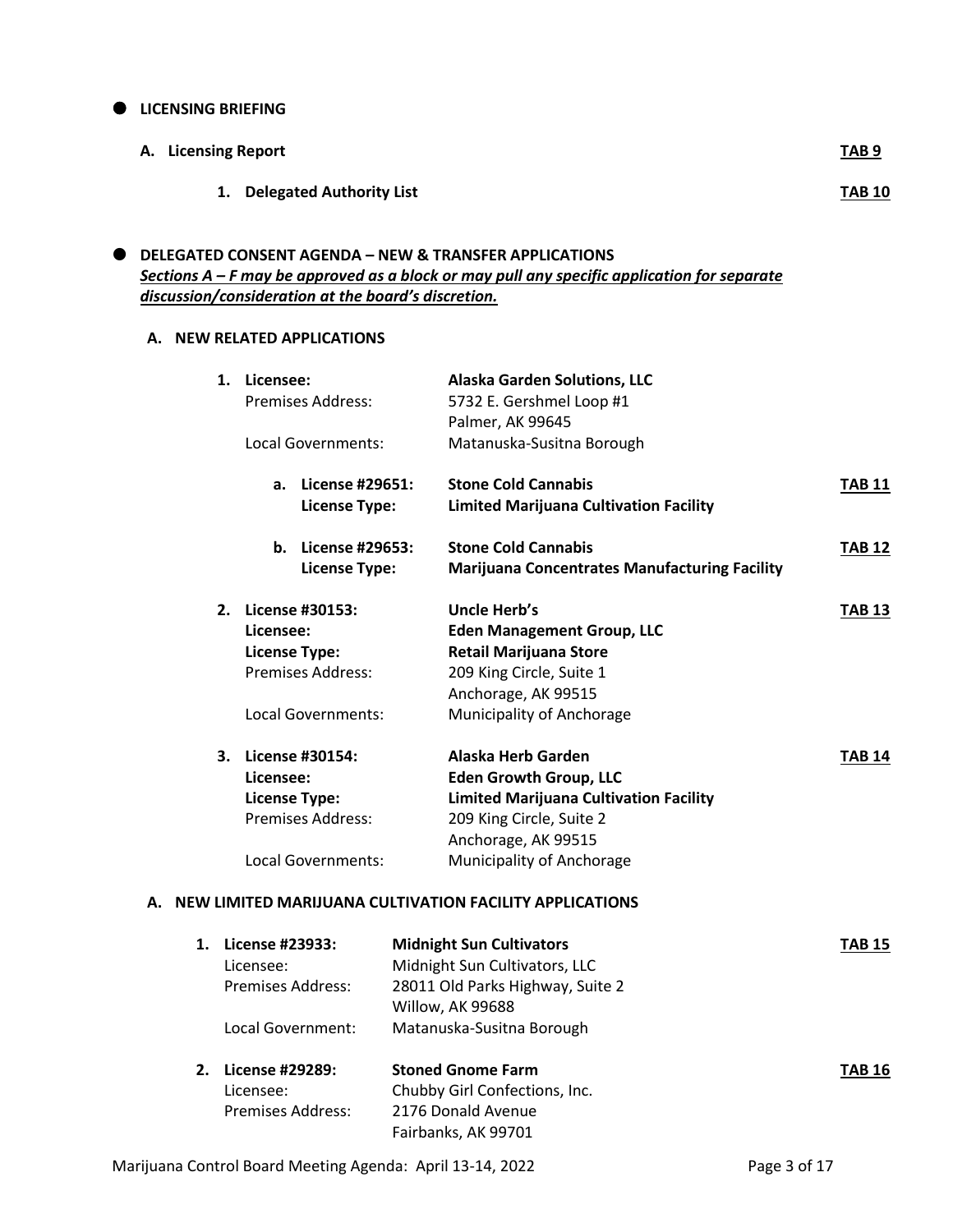Local Government: Fairbanks North Star Borough

| 3. | License #30219:   | <b>KGB Cultivation</b>        | <b>TAB 17</b> |
|----|-------------------|-------------------------------|---------------|
|    | Licensee:         | Fontaine Brooks & Brown, Inc. |               |
|    | Premises Address: | 8933 S Polaris Lane           |               |
|    |                   | Wasilla, AK 99623             |               |
|    | Local Government: | Matanuska-Susitna Borough     |               |

#### **B. NEW STANDARD MARIJUANA CULTIVATION FACILITY APPLICATIONS**

| 1. | License #24115:<br>Licensee:<br><b>Premises Address:</b><br>Local Government:                              | <b>Checkmate Harvest Company</b><br>Checkmate Harvest Company, LLC<br>1198 E. Sage Road<br>Wasilla, AK 99654<br>Matanuska-Susitna Borough                                         | <b>TAB 18</b> |
|----|------------------------------------------------------------------------------------------------------------|-----------------------------------------------------------------------------------------------------------------------------------------------------------------------------------|---------------|
| 2. | License #28795:<br>Licensee:<br><b>Premises Address:</b><br>Local Government:                              | <b>Cold Creek Gardens</b><br>Cold Creek Gardens, LLC<br>12642 W Westen Drive<br>Houston, AK 99694<br>Houston; Matanuska-Susitna Borough                                           | <b>TAB 19</b> |
| 3. | License #29604:<br>Licensee:<br><b>Premises Address:</b><br>Local Government:<br><b>For Consideration:</b> | <b>Redoubt Reefer</b><br>Jason Marc Rodean<br>27250 Vincent Street<br>Kasilof, AK 99610<br>Kenai Peninsula Borough<br>Conditions by Local Government pursuant to 3 AAC 306.060(b) | <b>TAB 20</b> |
| 4. | License #30321:<br>Licensee:<br><b>Premises Address:</b><br>Local Government:                              | <b>Pagan Enterprises, LLC</b><br>Pagan Enterprises, LLC<br>2835 Old Fairbanks-Nenana Highway, Building 2<br>Fairbanks, AK 99709<br>Fairbanks North Star Borough                   | <b>TAB 21</b> |
| 5. | <b>License #30567:</b><br>Licensee:<br><b>Premises Address:</b><br>Local Government:                       | <b>Alaska Farms</b><br><b>Greg Miller</b><br>12806 S Ella Louise Circle<br>Wasilla, AK 99623<br>Matanuska-Susitna Borough                                                         | <b>TAB 22</b> |

### **C. NEW RETAIL MARIJUANA STORE APPLICATIONS**

| License #29095:   | <b>Scorpion Grass</b>            | <b>TAB 23</b> |
|-------------------|----------------------------------|---------------|
| Licensee:         | Hack's Investments, Inc.         |               |
| Premises Address: | 1150 Huffman Park Drive          |               |
|                   | Anchorage, AK 99515              |               |
| Local Government: | <b>Municipality of Anchorage</b> |               |

**2. License #29422: Dimebag TAB 24**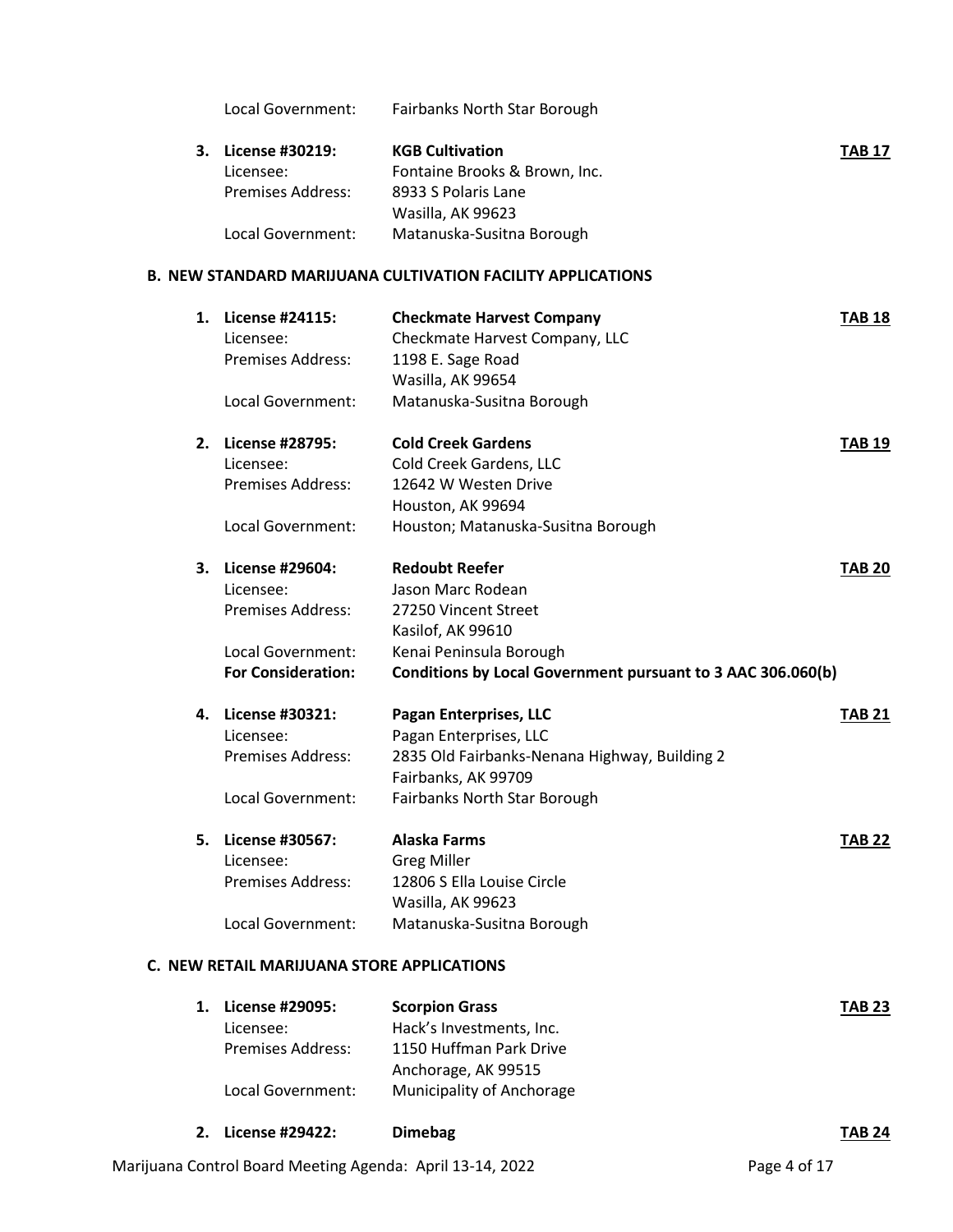|    | Licensee:         | AK Zip, LLC                      |        |
|----|-------------------|----------------------------------|--------|
|    | Premises Address: | 2343 S. Birch Lake Drive         |        |
|    |                   | Wasilla, AK 99654                |        |
|    | Local Government: | Matanuska-Susitna Borough        |        |
| 3. | License #30362:   | The Pot Shop                     | TAB 25 |
|    | Licensee:         | The Pot Shop, LLC                |        |
|    | Premises Address: | 902 W. Northern Lights Blvd.     |        |
|    |                   | Anchorage, AK 99503              |        |
|    | Local Government: | <b>Municipality of Anchorage</b> |        |
| 4. | License #30563:   | <b>Good Vibes Bethel</b>         | TAB 26 |
|    | Licensee:         | Good Vibes, LLC                  |        |
|    | Premises Address: | 323 Chief Eddie Hoffman Highway  |        |
|    |                   | Bethel, AK 99559                 |        |
|    | Local Government: | City of Bethel                   |        |

# **D. NEW MARIJUANA CONCENTRATE MANUFACTURING FACILITY APPLICATIONS**

| 1. | <b>License #28966:</b>   | <b>Green Fire Extracts</b>   | <b>TAB 27</b> |
|----|--------------------------|------------------------------|---------------|
|    | Licensee:                | Green Corner, LLC            |               |
|    | <b>Premises Address:</b> | 1349 Warner Road             |               |
|    |                          | North Pole, AK 99705         |               |
|    | Local Government:        | Fairbanks North Star Borough |               |

#### **E. NEW MARIJUANA PRODUCT MANUFACTURING FACILITY APPLICATIONS**

| 1. License #28777:       | <b>Herbal Dreams, LLC</b> | <b>TAB 28</b> |
|--------------------------|---------------------------|---------------|
| Licensee:                | Herbal Dreams, LLC        |               |
| <b>Premises Address:</b> | 12825 W. Big Lake Road    |               |
|                          | Wasilla, AK 99654         |               |
| Local Government:        | Matanuska-Susitna Borough |               |

# **F. LICENSE TRANSFER & RELATED APPLICATIONS**

| 1. | License #11649:           | <b>K Beach Reef</b><br><b>TAB 29</b>                        |  |
|----|---------------------------|-------------------------------------------------------------|--|
|    | Current Licensee (from):  | KBR, LLC $-$ (Ryan Hall 100%)                               |  |
|    | New Licensee (to):        | KBR, LLC - (Marc Theiler 100%)                              |  |
|    | <b>License Type:</b>      | <b>Standard Cultivation Facility</b>                        |  |
|    | <b>Premises Address:</b>  | 42106 Kalifornsky Beach Road                                |  |
|    |                           | Soldotna, AK 99669                                          |  |
|    | Local Governments:        | Kenai Peninsula Borough                                     |  |
|    | <b>For Consideration:</b> | Conditions by Local Government pursuant to 3 AAC 306.060(b) |  |

| 2. | License #15916:           | K Beach Reef                          | <b>TAB 30</b> |
|----|---------------------------|---------------------------------------|---------------|
|    |                           |                                       |               |
|    | Current Licensees (from): | KBR Retail, LLC - (Ryan Hall 100%)    |               |
|    | New Licensee (to):        | KBR Retail, LLC - (Marc Theiler 100%) |               |
|    | <b>License Type:</b>      | <b>Retail Marijuana Store</b>         |               |
|    | <b>Premises Address:</b>  | 42106 Kalifornsky Beach Road          |               |
|    |                           | Soldotna, AK 99669                    |               |

Marijuana Control Board Meeting Agenda: April 13-14, 2022 **Page 5 of 17**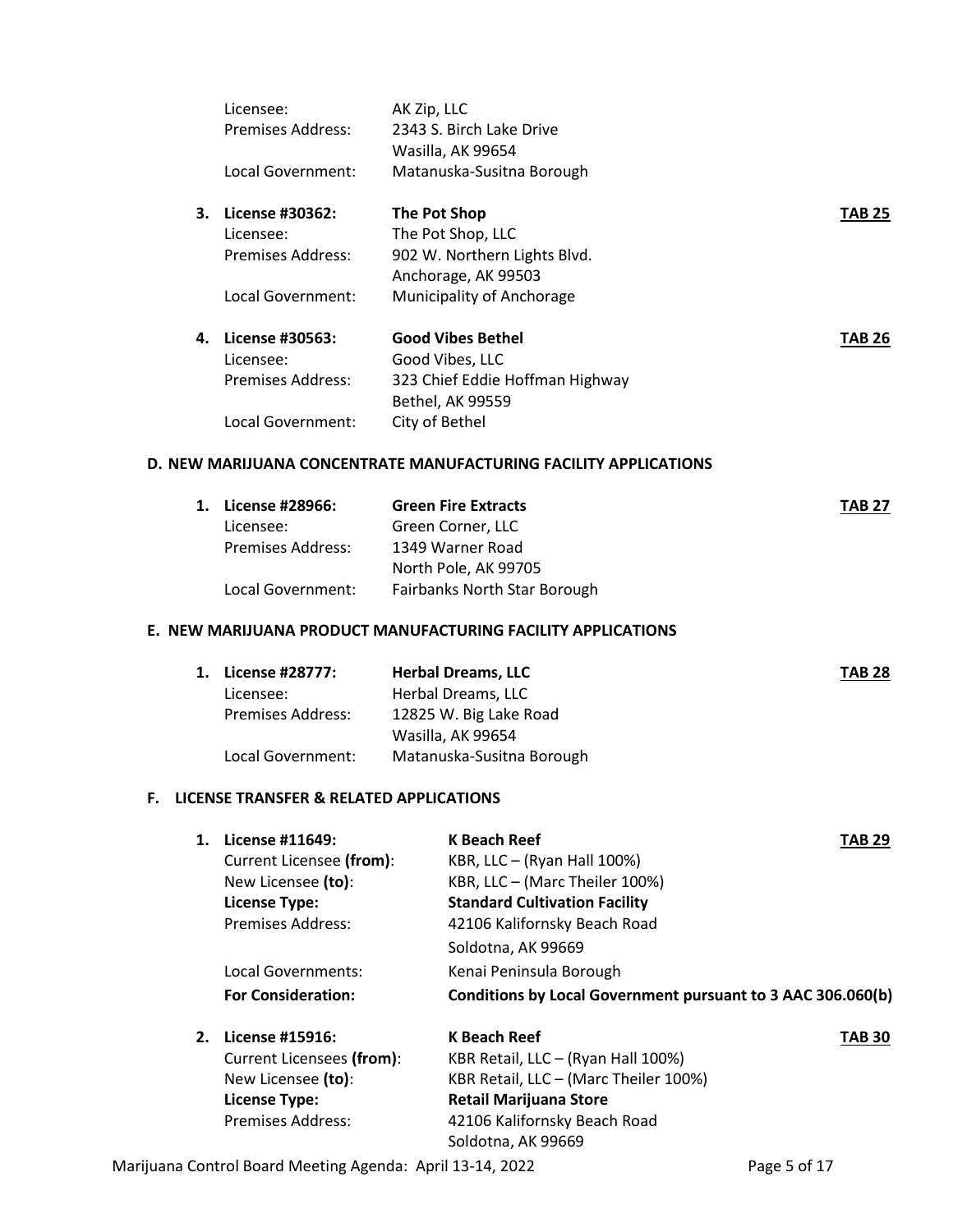|    | Local Governments:<br><b>For Consideration:</b>                                                                                                 | Kenai Peninsula Borough<br>Conditions by Local Government pursuant to 3 AAC 306.060(b)                                                                                                                                                                                                                  |               |
|----|-------------------------------------------------------------------------------------------------------------------------------------------------|---------------------------------------------------------------------------------------------------------------------------------------------------------------------------------------------------------------------------------------------------------------------------------------------------------|---------------|
| 3. | License #12536 - Transfer:<br>Current Licensee (from):<br>New Licensee (to):<br><b>License Type:</b><br>Premises Address:<br>Local Governments: | Will's World<br>Will's World, LLC - (Dayle Little 50% and William Little 50%)<br>JJH Holdings, LLC (Joshua Hunter 100%)<br><b>Marijuana Concentrate Manufacturing Facility</b><br>12151 E. Palmer-Wasilla Highway, Unit 1C<br>Palmer, AK 99645<br>Matanuska-Susitna Borough                             | TAB 31        |
|    | <b>Application Type:</b><br>а.                                                                                                                  | <b>MJ-15</b>                                                                                                                                                                                                                                                                                            | <b>TAB 32</b> |
|    | b.<br><b>Application Type:</b>                                                                                                                  | <b>MJ-16</b>                                                                                                                                                                                                                                                                                            | <b>TAB 33</b> |
| 4. | License #11119:<br>Current Licensee (from):<br>New Licensee (to):<br><b>License Type:</b><br><b>Premises Address:</b><br>Local Governments:     | Alaskan Grown Cannabis<br>Gudlief Organization, LLC (owned by Alaskan<br>Grown Products, LLC (Kalla Peacock), and<br>Robin Thomas)<br>Rural Retail Northwest, LLC (owned by Kalla<br>Peacock and Jason Evans)<br><b>Retail Marijuana Store</b><br>303-C West E Street<br>Nome, AK 99762<br>City of Nome | <b>TAB 34</b> |
| 5. | License #18493 - Transfer:<br>Current Licensee (from):<br>New Licensee (to):<br><b>License Type:</b><br>Premises Address:<br>Local Governments: | <b>North Star Fire</b><br>Petrichor, LLC - DBA: Petrichor, LLC (Grant<br>Anderson 100%)<br>North Star Fire, LLC (Kirsten Hagen 100%)<br><b>Marijuana Product Manufacturing Facility</b><br>3780 Leasure Street, Unit A<br>Fairbanks, AK 99701<br>City of Fairbanks; Fairbanks North Star Borough        | TAB 35        |
|    | <b>Application Type:</b><br>а.                                                                                                                  | <b>MJ-15</b>                                                                                                                                                                                                                                                                                            | TAB 36        |

## **OPERATING PLAN CHANGES**

*Sections A – C may be approved as a block or may pull any specific application for separate discussion/consideration at the board's discretion.*

| А. | License #10098:          | <b>Raspberry Roots</b>                         | <b>TAB 37</b> |
|----|--------------------------|------------------------------------------------|---------------|
|    | Licensee:                | Raspberry Roots, LLC                           |               |
|    | License Type:            | <b>Standard Marijuana Cultivation Facility</b> |               |
|    | <b>Premises Address:</b> | 501 Raspberry Road, Suites 101 & 102           |               |
|    |                          | Anchorage, AK 99518                            |               |
|    | Local Government:        | <b>Municipality of Anchorage</b>               |               |
|    |                          |                                                |               |
|    |                          |                                                |               |

**B. License #12488: Thirdstate TAB 38**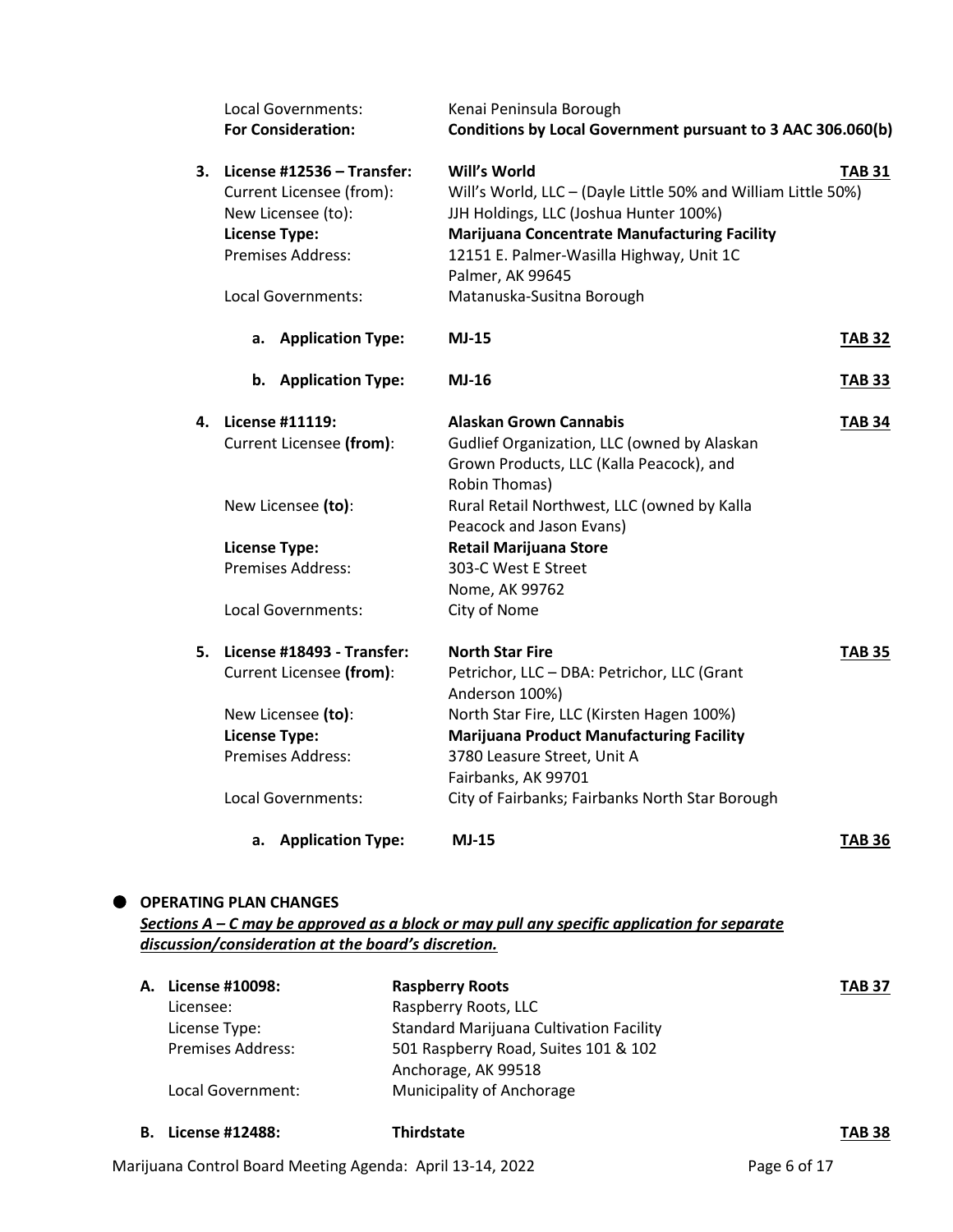|    | Licensee:                | H.E. Holdings, LLC                             |               |
|----|--------------------------|------------------------------------------------|---------------|
|    | License Type:            | <b>Standard Marijuana Cultivation Facility</b> |               |
|    | <b>Premises Address:</b> | 200 Pheasant Farm Road                         |               |
|    |                          | Fairbanks, AK 99712                            |               |
|    | Local Government:        | Fairbanks North Star Borough                   |               |
| С. | License #15019:          | The Tree House AK                              | <b>TAB 39</b> |
|    | Licensee:                | B <sub>2</sub> H, LLC                          |               |
|    | License Type:            | Retail Marijuana Store                         |               |
|    | <b>Premises Address:</b> | 341-D Boniface Parkway                         |               |
|    |                          | Anchorage, AK 99504                            |               |
|    | Local Governments:       | Municipality of Anchorage                      |               |
|    |                          |                                                |               |

## $\bullet$  NEW PRODUCTS

# *Sections A – B may be approved as a block or may pull any specific application for separate discussion/consideration at the board's discretion.*

| А. | License #10903:          | <b>Momo's Bakery</b>                     | <b>TAB 40</b> |
|----|--------------------------|------------------------------------------|---------------|
|    | Licensee:                | JMP, LLC                                 |               |
|    | License Type:            | Marijuana Product Manufacturing Facility |               |
|    | <b>Premises Address:</b> | 2917 Spenard Road, Suite 102             |               |
|    |                          | Anchorage, AK 99503                      |               |
|    | Local Governments:       | Municipality of Anchorage                |               |
|    |                          |                                          |               |
| В. | License #19372:          | <b>Red Run Cannabis Cultivators, LLC</b> | <b>TAB 41</b> |
|    | Licensee:                | Red Run Cannabis Cultivators, LLC        |               |
|    | License Type:            | Marijuana Product Manufacturing Facility |               |
|    | <b>Premises Address:</b> | 12516 Kenai Spur Highway, Suite A        |               |
|    |                          | Kenai, AK 99611                          |               |

## **LICENSE RENEWAL APPLICATIONS**

# **A. BOARD CONSIDERATION**

| License #11617:           | Alaska Jane                                                             | <b>TAB 42</b> |
|---------------------------|-------------------------------------------------------------------------|---------------|
| Licensee:                 | Hunter Greens and Purples, LLC                                          |               |
| License Type:             | <b>Standard Marijuana Cultivation Facility</b>                          |               |
| <b>Premises Address:</b>  | 67927 Virginia Avenue                                                   |               |
|                           | Homer, AK 99603                                                         |               |
| Local Government:         | Kenai Peninsula Borough                                                 |               |
| <b>For Consideration:</b> | \$2,784 tax delinquency as of 2/2022; 1 of 2 MJ-20's formally rescinded |               |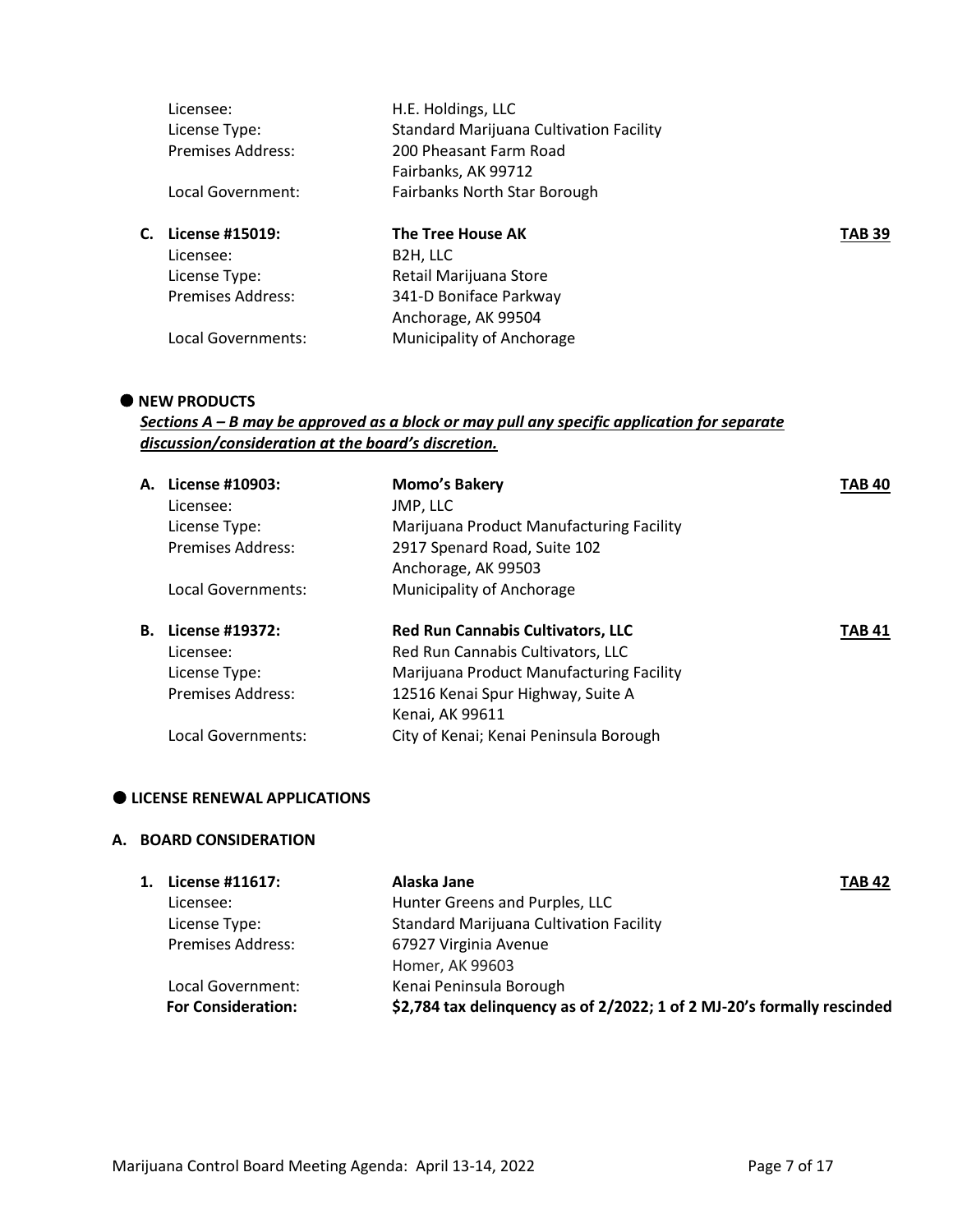| 2. License #20642:        | <b>Snow Lotus Gardens, LLC</b>                 | <b>TAB 43</b> |
|---------------------------|------------------------------------------------|---------------|
| Licensee:                 | Snow Lotus Gardens, LLC                        |               |
| License Type:             | Limited Marijuana Cultivation Facility         |               |
| <b>Premise Address:</b>   | 2301 South Knik-Goose Bay Road #4B             |               |
|                           | Wasilla, AK 99654                              |               |
| Local Government:         | Matanuska-Susitna Borough                      |               |
| <b>For Consideration:</b> | Owes \$11,925 according to March 2022 tax list |               |

# **B. ONE TO TWO NOTICES OF VIOLATIONS RECEIVED IN THE LAST 12 MONTHS** *Sections 1 – 4 may be approved as a block or may pull any specific application for separate discussion/consideration at the board's discretion.*

| 1. | License #13221:                   | <b>Green Valley Enterprises</b>                   | <b>TAB 44</b> |
|----|-----------------------------------|---------------------------------------------------|---------------|
|    | Licensee:                         | ForgetMeNot Enterprises, Inc.                     |               |
|    | License Type:                     | <b>Standard Marijuana Cultivation Facility</b>    |               |
|    | Premise Address:                  | 8505 Old Dairy Road - Ste #2                      |               |
|    |                                   | Juneau, AK 99801                                  |               |
|    | Local Government:                 | City and Bureau of Juneau                         |               |
|    | <b>For Consideration:</b>         | Two NOV for tax delinquency                       |               |
| 2. | License #13603:                   | AK Green Bee, Inc.                                | <b>TAB 45</b> |
|    | Licensee:                         | AK Green Bee, Inc.                                |               |
|    | License Type:                     | <b>Standard Marijuana Cultivation Facility</b>    |               |
|    | Premises Address:                 | 2364 Badger Road                                  |               |
|    |                                   | North Pole, AK 99705                              |               |
|    | Local Government:                 | Fairbanks North Star Borough                      |               |
|    | <b>For Consideration:</b>         | One NOV for tax delinquency                       |               |
| 3. | License #14352:                   | <b>Althea's Morning Bear Cultivation</b>          | <b>TAB 46</b> |
|    | Licensee:                         | Brennan J. Norden                                 |               |
|    | License Type:                     | Limited Marijuana Cultivation Facility            |               |
|    | <b>Premise Address:</b>           | 21565 Evelyn May Street                           |               |
|    |                                   | Kasilof, AK 99610                                 |               |
|    | Local Government:                 |                                                   |               |
|    |                                   | Kenai Peninsula Borough                           |               |
|    | <b>For Consideration:</b>         | One NOV for tax delinquency                       |               |
| 4. | License #16915:                   | <b>Bristol Bay Bud Company</b>                    | <b>TAB 47</b> |
|    | Licensee:                         | Bristol Bay Bud Company, LLC                      |               |
|    |                                   | Retail Marijuana Store                            |               |
|    | License Type:<br>Premise Address: | 233 Airport Road                                  |               |
|    |                                   | Dillingham, AK 99576                              |               |
|    | Local Government:                 | City of Dillingham                                |               |
|    | <b>For Consideration:</b>         | One NOV for failure to accurately track inventory |               |

# **C. 3 OR MORE NOTICES OF VIOLATIONS RECEIVED IN THE LAST 12 MONTHS**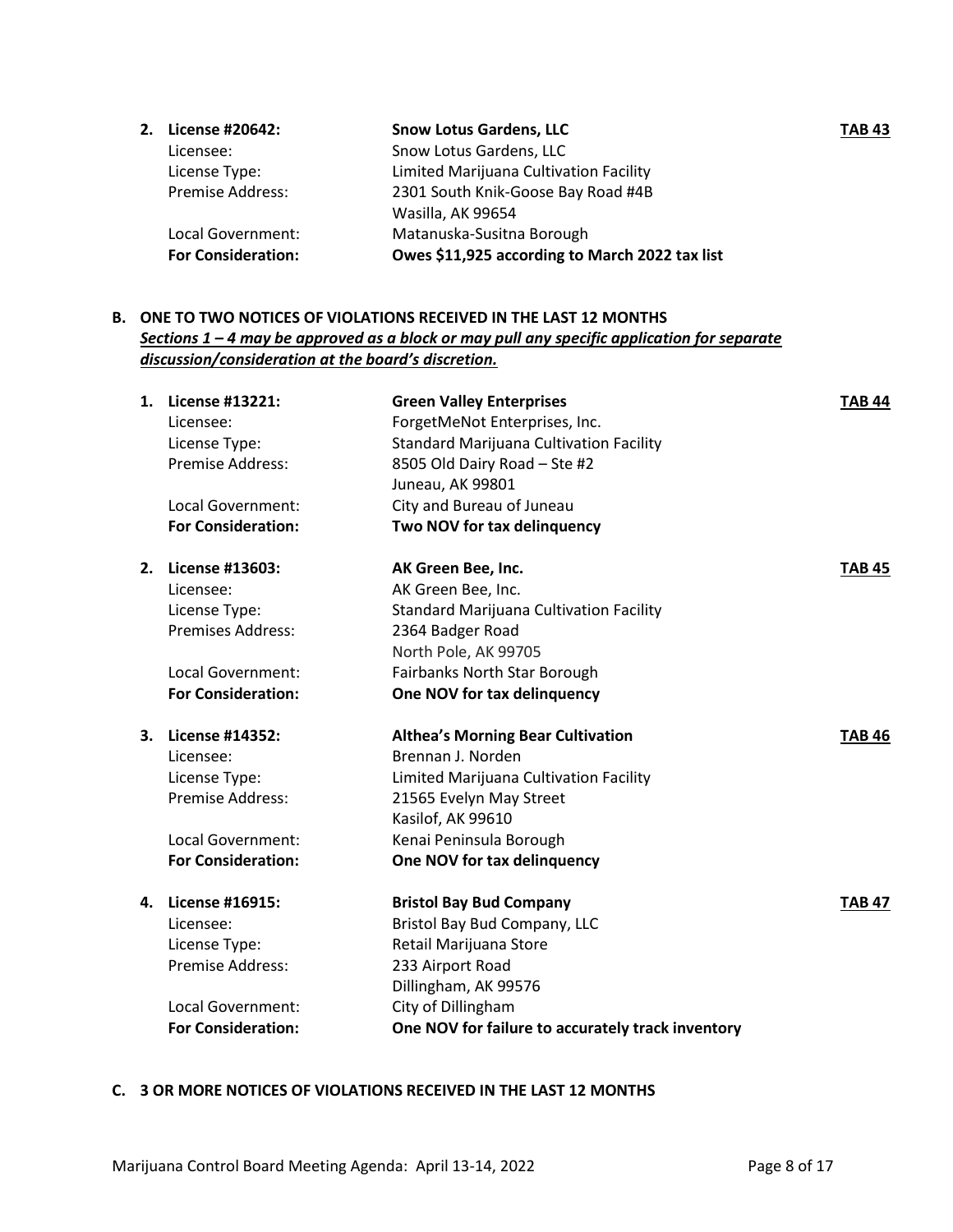| <b>License #10500</b>    | <b>Frozen North Farms</b>              | <b>TAB 48</b> |
|--------------------------|----------------------------------------|---------------|
| Licensee:                | Aaron D. Worthen                       |               |
| License Type:            | Limited Marijuana Cultivation Facility |               |
| <b>Premises Address:</b> | 1213 Paige Avenue                      |               |
|                          | North Pole, AK 99705                   |               |
| Local Government:        | Fairbanks North Star Borough           |               |
| <b>For Consideration</b> | Three NOVs for tax delinquency         |               |

# **OBJECTIONS**

| A. License #29879 – New:<br>Licensee:<br><b>License Type:</b><br>Premises Address:<br>Local Governments:<br><b>For Consideration:</b> | <b>High Society Laboratory</b><br>Farm Loop Labs, LLC<br><b>Marijuana Concentrate Manufacturing Facility</b><br>6514 N. Farm Loop Road, Bldg. #2<br>Palmer, AK 99645<br>Matanuska-Susitna Borough | TAB 49        |
|---------------------------------------------------------------------------------------------------------------------------------------|---------------------------------------------------------------------------------------------------------------------------------------------------------------------------------------------------|---------------|
|                                                                                                                                       | Related application with Tab 49, License #30395.                                                                                                                                                  |               |
| B. License #30395 - New:                                                                                                              | <b>High Society Cannabis</b>                                                                                                                                                                      | <b>TAB 50</b> |
| Licensee:                                                                                                                             | High Society Cannabis, LLC                                                                                                                                                                        |               |
| <b>License Type:</b>                                                                                                                  | <b>Retail Marijuana Store</b>                                                                                                                                                                     |               |
| Premises Address:                                                                                                                     | 708 S Alaska Street, Unit A                                                                                                                                                                       |               |
|                                                                                                                                       | Palmer, AK 99645                                                                                                                                                                                  |               |
| Local Governments:                                                                                                                    | City of Palmer; Matanuska-Susitna Borough                                                                                                                                                         |               |
| <b>For Consideration:</b>                                                                                                             | <b>Public comments received.</b>                                                                                                                                                                  |               |
| B. License #12173 – Transfer:                                                                                                         | <b>Northern Lights Cultivation</b>                                                                                                                                                                | <b>TAB 51</b> |
| Current Licensee (from):                                                                                                              | Jesse Hoyt 50% and Jacob Rodriguez 50% - DBA:                                                                                                                                                     |               |
|                                                                                                                                       | Northern Lights Cultivation 2                                                                                                                                                                     |               |
| New Licensee (to):                                                                                                                    | Jesse Hoyt 100% - DBA: Northern Lights Cultivation                                                                                                                                                |               |
| <b>License Type:</b>                                                                                                                  | <b>Standard Marijuana Cultivation Facility</b>                                                                                                                                                    |               |
| <b>Premises Address:</b>                                                                                                              | 4705 N. Tongass Highway, Apartment 1                                                                                                                                                              |               |
|                                                                                                                                       | Ketchikan, AK 99901                                                                                                                                                                               |               |
| Local Governments:                                                                                                                    | City of Ketchikan; Ketchikan Gateway Borough                                                                                                                                                      |               |
| <b>For Consideration:</b>                                                                                                             | Public comment received. Department of Labor - Worker's                                                                                                                                           |               |
|                                                                                                                                       | Compensation and Department of Revenue are non-compliant.                                                                                                                                         |               |
| C. License #29087 - New:                                                                                                              | Alice's                                                                                                                                                                                           | <b>TAB 52</b> |
| Licensee:                                                                                                                             | CDLW, Inc.                                                                                                                                                                                        |               |
| <b>License Type:</b>                                                                                                                  | <b>Retail Marijuana Store</b>                                                                                                                                                                     |               |
| Premises Address:                                                                                                                     | 12111 Horseshoe Drive, Suite 1                                                                                                                                                                    |               |
|                                                                                                                                       | Eagle River, AK 99577                                                                                                                                                                             |               |
| Local Government:                                                                                                                     | Municipality of Anchorage                                                                                                                                                                         |               |
| <b>For Consideration:</b>                                                                                                             | Local Government protest pending issuance of municipal marijuana                                                                                                                                  |               |
|                                                                                                                                       | license or a special land use permit. Objections from Community                                                                                                                                   |               |
|                                                                                                                                       | Councils received. Other objections and comments from the public<br>received.                                                                                                                     |               |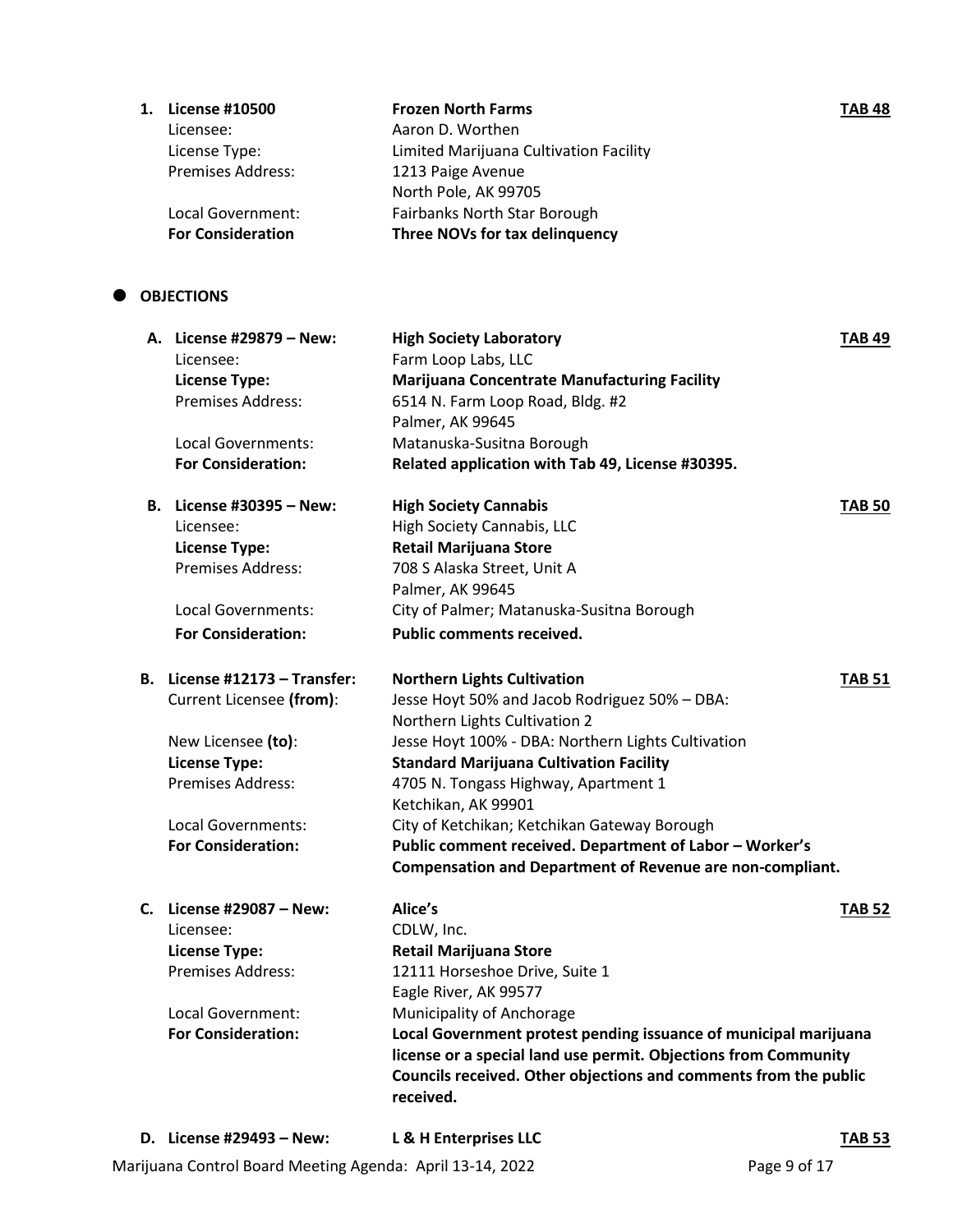| Licensee:                 | L & H Enterprises LLC                                                                                    |               |
|---------------------------|----------------------------------------------------------------------------------------------------------|---------------|
| <b>License Type:</b>      | <b>Standard Marijuana Cultivation Facility</b>                                                           |               |
| Premises Address:         | 29945 Aspen Avenue                                                                                       |               |
|                           | Sterling, AK 99672                                                                                       |               |
| Local Government:         | Kenai Peninsula Borough                                                                                  |               |
| <b>For Consideration:</b> | Conditions by Local Government pursuant to 3 AAC 306.060(b). Public<br>objections and comments received. |               |
| E. License #29874 - New:  | <b>Smoke Out Point</b>                                                                                   | <b>TAB 54</b> |
| Licensee:                 | Smoke Out Point, LLC                                                                                     |               |
| <b>License Type:</b>      | <b>Retail Marijuana Store</b>                                                                            |               |
| Premises Address:         | 10600 E. Max Drive                                                                                       |               |

Palmer, AK 99645 Local Government: Matanuska-Susitna Borough **For Consideration: Public objections/comments received**

# **PROTESTS**

| A. License #30244 – New:  | <b>Green Market</b>                                            | <b>TAB 55</b> |
|---------------------------|----------------------------------------------------------------|---------------|
| Licensee:                 | Skylimit08 II, LLC                                             |               |
| <b>License Type:</b>      | <b>Retail Marijuana Store</b>                                  |               |
| <b>Premises Address:</b>  | 8317 Schoon Street                                             |               |
|                           | Anchorage, AK 99518                                            |               |
| Local Government:         | Municipality of Anchorage                                      |               |
| <b>For Consideration:</b> | Municipality protests pending municipal marijuana license or a |               |
|                           | municipal special land use permit.                             |               |

**O** Delegated Renewals with Deadline – Taxes Paid in Full or Proof of Payment Plan TAB 56

## **October 28, 2021 MCB Meeting**:

| <b>A. License #10004</b> | <b>Talkeetna Herb Company</b>                                                                                                                                                                                              |
|--------------------------|----------------------------------------------------------------------------------------------------------------------------------------------------------------------------------------------------------------------------|
| Licensee:                | Krystal L. Dietrich                                                                                                                                                                                                        |
| <b>License Type:</b>     | <b>Standard Marijuana Cultivation Facility</b>                                                                                                                                                                             |
| <b>Premises Address:</b> | 32500 South Talkeetna Spur Road                                                                                                                                                                                            |
|                          | Talkeetna, AK 99676                                                                                                                                                                                                        |
| Local Government:        | Matanuska-Susitna Borough                                                                                                                                                                                                  |
| For Consideration:       | Four NOV's for tax delinguency, currently has \$6,952 tax delinguency<br>as of 9/16/2021                                                                                                                                   |
| <b>Board Outcome:</b>    | Bruce S. motions to reconsider the renewal with delegation of 60<br>days to have the taxes entirely satisfied or documentation that they<br>are on a payment plan. Christopher J. seconds. None opposed,<br>motion passes. |
| Comments:                | 60-day deadline was December 27, 2021. Licensee was not on the<br>December 2021 DOR Tax Delinquency list. The license was renewed<br>and issued on December 30. 2021.                                                      |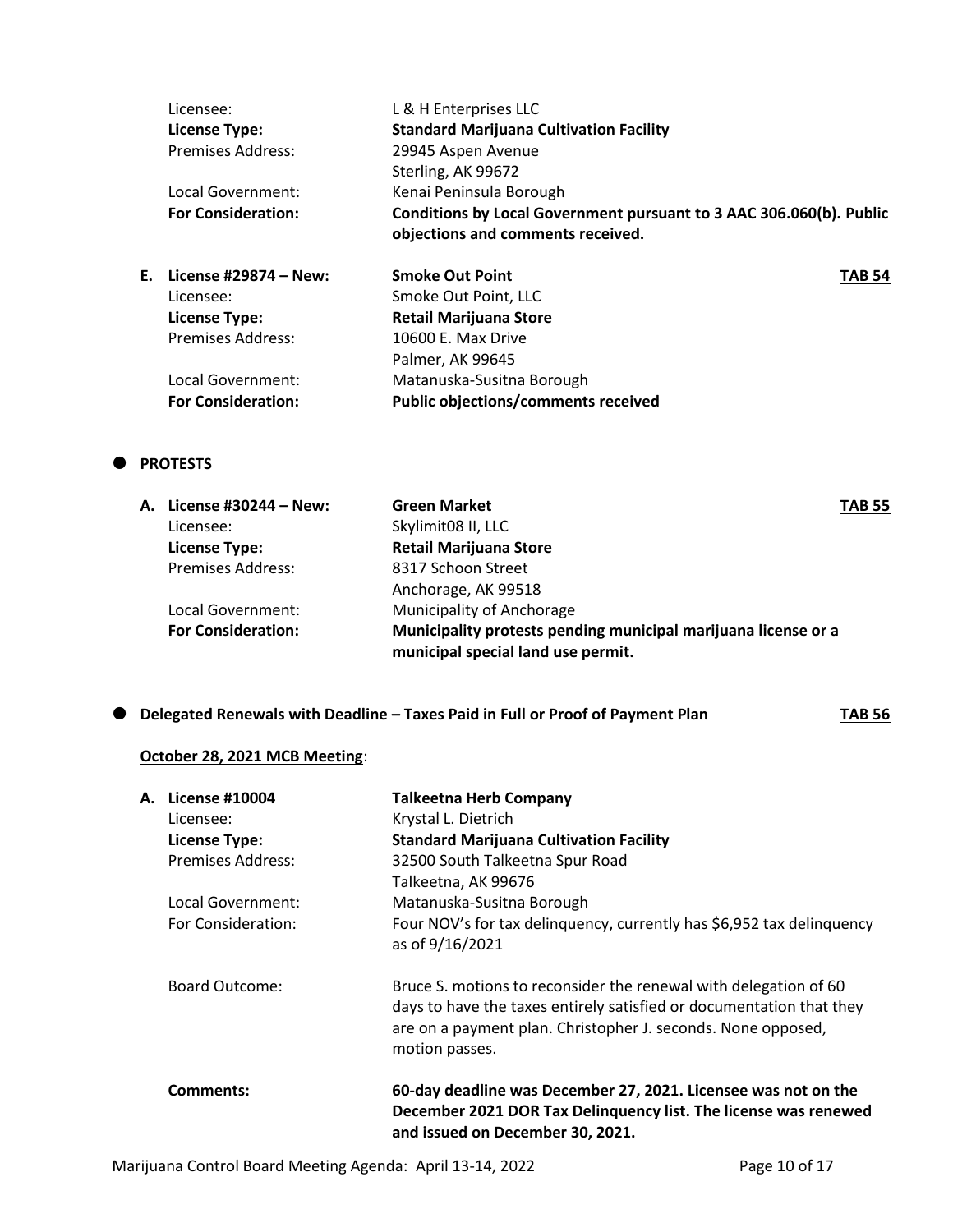| <b>B.</b> License #10040: | <b>Alaska Precision</b>                                                                                                                                                                                  |
|---------------------------|----------------------------------------------------------------------------------------------------------------------------------------------------------------------------------------------------------|
| Licensee:                 | David J. Straub                                                                                                                                                                                          |
| <b>License Type:</b>      | <b>Limited Marijuana Cultivation Facility</b>                                                                                                                                                            |
| <b>Premises Address:</b>  | 15520 East Birch Circle                                                                                                                                                                                  |
|                           | Willow, AK 99688                                                                                                                                                                                         |
| Local Government:         | Matanuska-Susitna Borough                                                                                                                                                                                |
| For Consideration:        | Seven NOV's for tax delinquency, currently has \$12,339 tax                                                                                                                                              |
|                           | delinquency as of 9/16/2021                                                                                                                                                                              |
| <b>Board Outcome:</b>     | Bruce S. motions to approve with delegation $-60$ days to have the                                                                                                                                       |
|                           | taxes entirely satisfied or documentation that he is on a payment                                                                                                                                        |
|                           | plan. Christopher J. seconds. None opposed, motion passes.                                                                                                                                               |
| <b>Comments:</b>          | 60-day deadline was December 27, 2021. Licensee was not on the<br>November 2021 Tax Delinquency list. The license was renewed and<br>issued on November 23, 2021.                                        |
| C. License #10481:        | <b>Goldhill Gardens</b>                                                                                                                                                                                  |
| Licensee:                 | Robert M. Mikol                                                                                                                                                                                          |
| <b>License Type:</b>      | <b>Standard Marijuana Cultivation Facility</b>                                                                                                                                                           |
| <b>Premise Address:</b>   | 2941 "C" Goldhill Road                                                                                                                                                                                   |
|                           | Fairbanks, AK 99709                                                                                                                                                                                      |
| Local Government:         | Fairbanks North Star Borough                                                                                                                                                                             |
| For Consideration:        | 2 NOV's for tax delinquency, currently has \$794 tax delinquency as of<br>9/16/21                                                                                                                        |
| <b>Board Outcome:</b>     | Bruce S. motions to approve with delegation of 60 days to have the                                                                                                                                       |
|                           | taxes entirely satisfied or documentation that they are on a payment<br>plan. Christopher J. seconds. None opposed, motion passes.                                                                       |
| <b>Comments:</b>          | 60-day deadline was December 27, 2021. Licensee was not on the                                                                                                                                           |
|                           | November 2021 Tax Delinquency list. The license was renewed and<br>issued on November 23, 2021.                                                                                                          |
| D. License #11092:        | <b>Fairbanks Fireweed, LLC</b>                                                                                                                                                                           |
| Licensee:                 | Fairbanks Fireweed, LLC                                                                                                                                                                                  |
| <b>License Type:</b>      | <b>Standard Marijuana Cultivation Facility</b>                                                                                                                                                           |
| <b>Premise Address:</b>   | 2101 Sheldon Avenue, Unit 2                                                                                                                                                                              |
|                           | Fairbanks, AK 99701                                                                                                                                                                                      |
| Local Government:         | Fairbanks North Star Borough                                                                                                                                                                             |
| For Consideration:        | 1 NOV for tax delinguency, currently has \$1,763.00 tax delinguency<br>as of 9/16/21                                                                                                                     |
| <b>Board Outcome:</b>     | Bruce S. motions to approve with delegation of 60 days to have the<br>taxes entirely satisfied or documentation that they are on a payment<br>plan. Christopher J. seconds. None opposed, motion passes. |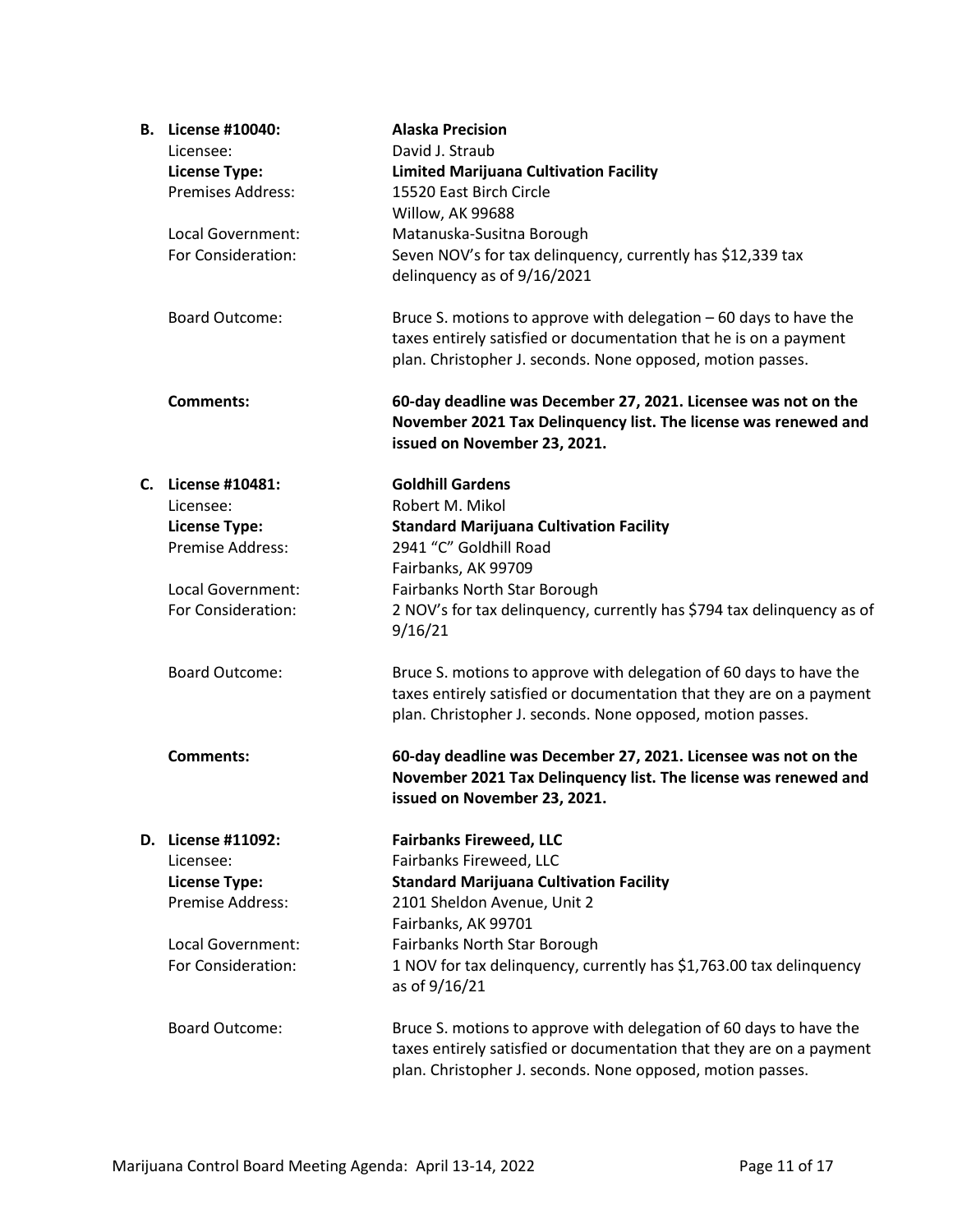|    | <b>Comments:</b>                                                                                     | 60-day deadline was December 27, 2021. Licensee was not on the<br>December 2021 Tax Delinquency list. The license was renewed and<br>issued on December 30, 2021.<br>The licensee was on the March 2022 DOR Tax Delinquency list,<br>owing \$4,230.00.                                                        |
|----|------------------------------------------------------------------------------------------------------|---------------------------------------------------------------------------------------------------------------------------------------------------------------------------------------------------------------------------------------------------------------------------------------------------------------|
| E. | License #11957:<br>Licensee:<br><b>License Type:</b><br>Premise Address:                             | <b>Last Frontier Joint Operations LLC</b><br>Last Frontier Joint Operations LLC<br><b>Standard Marijuana Cultivation Facility</b><br>7180 Revilla Road, Suite 101<br>Ketchikan, AK 99901                                                                                                                      |
|    | Local Government:<br>For Consideration:                                                              | Ketchikan Gateway Borough<br>9 NOV's for tax delinquency, currently has \$7,999.00 tax delinquency<br>as of 9/16/21                                                                                                                                                                                           |
|    | <b>Board Outcome:</b>                                                                                | Bruce S. motions to approve with delegation of 60 days to have the<br>taxes entirely satisfied or documentation that they are on a payment<br>plan. Christopher J. seconds. None opposed, motion passes.                                                                                                      |
|    | <b>Comments:</b>                                                                                     | 60-day deadline was December 27, 2021. The license was renewed<br>and issued on January 12, 2022 due to a low balance (no more than<br>\$6,000.) owed to Department of Revenue. New information shows<br>that the licensee is currently on the March 2022 DOR Tax<br>Delinquency list, now owing \$62,566.00. |
| F. | License #12616:<br>Licensee:<br><b>License Type:</b><br>Premise Address:                             | <b>Frisson Farms, LLC</b><br>Frisson Farms, LLC<br><b>Standard Marijuana Cultivation Facility</b><br>5060 Haystack Drive<br>Fairbanks, AK 99712                                                                                                                                                               |
|    | Local Government:<br>For Consideration:                                                              | Fairbanks North Star Borough<br>6 NOV's for tax delinquency, currently has \$321 tax delinquency as of<br>9/16/2021                                                                                                                                                                                           |
|    | <b>Board Outcome:</b>                                                                                | Bruce S. motions to approve with delegation of 60 days to have the<br>taxes entirely satisfied or documentation that they are on a payment<br>plan. Christopher J. seconds. None opposed, motion passes.                                                                                                      |
|    | <b>Comments:</b>                                                                                     | 60-day deadline was December 27, 2021. Licensee has not been on<br>the DOR Tax Delinquency list from October 202. The license was<br>renewed and issued on November 23, 2021.                                                                                                                                 |
| G. | <b>License #13479:</b><br>Licensee:<br><b>License Type:</b><br>Premise Address:<br>Local Government: | <b>North Star Fire</b><br>North Star Fire, LLC<br><b>Standard Marijuana Cultivation Facility</b><br>3780 Leasure Street, Suite #3<br>Fairbanks, AK 99701<br>City of Fairbanks; Fairbanks North Star Borough                                                                                                   |
|    | For Consideration:                                                                                   | Tax delinquency \$1,156.00 (as of 9/16/2021)                                                                                                                                                                                                                                                                  |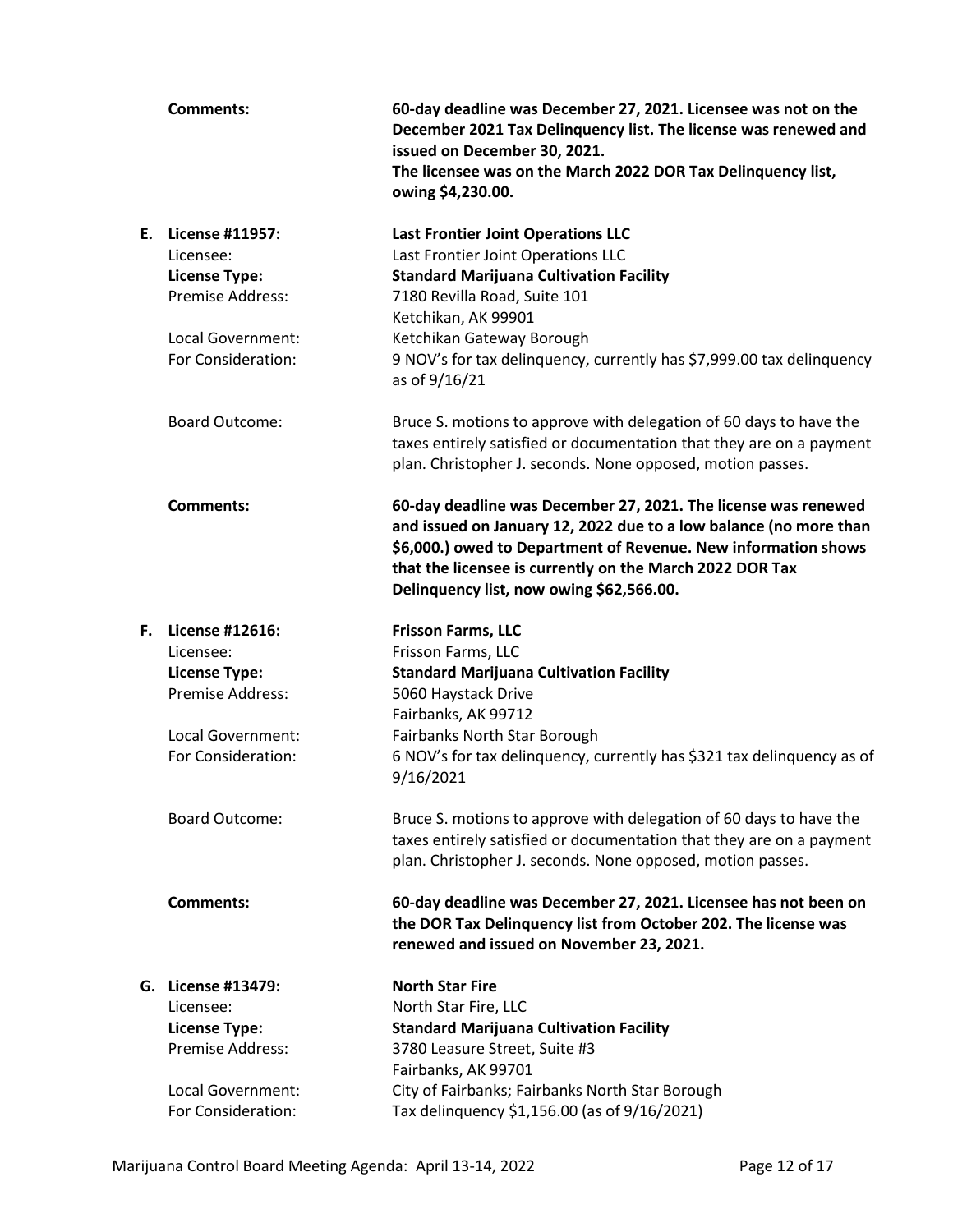|    | <b>Board Outcome:</b>                                                                                 | Bruce S. motions to approve with delegation of 60 days to have the<br>taxes entirely satisfied or documentation that they are on a payment<br>plan. Christopher J. seconds. None opposed, motion passes. |
|----|-------------------------------------------------------------------------------------------------------|----------------------------------------------------------------------------------------------------------------------------------------------------------------------------------------------------------|
|    | Comments:                                                                                             | 60-day deadline was December 27, 2021. Licensee was not on the<br>December 2021 Tax Delinquency list. The license was renewed and<br>issued on December 30, 2021.                                        |
|    | H. License #15025:<br>Licensee:<br><b>License Type:</b><br><b>Premise Address:</b>                    | <b>Mad Mota</b><br>Mark A. Ridl<br><b>Limited Marijuana Cultivation Facility</b><br>4980 West Greensward Drive<br>Wasilla, AK 99623                                                                      |
|    | Local Government:<br>For Consideration:                                                               | Matanuska-Susitna Borough<br>Yes, 1 NOV for tax delinquency, Tax delinquent \$3,388 (eff. 9/16/21)                                                                                                       |
|    | <b>Board Outcome:</b>                                                                                 | Bruce S. motions to approve with delegation of 60 days to have the<br>taxes entirely satisfied or documentation that they are on a payment<br>plan. Christopher J. seconds. None opposed, motion passes. |
|    | <b>Comments:</b>                                                                                      | 60-day deadline was December 27, 2021. Licensee was not on the<br>November 2021 Tax Delinquency list. The license was renewed and<br>issued on November 23, 2021.                                        |
| I. | License #12612:<br>Licensee:<br><b>License Type:</b><br><b>Premises Address:</b><br>Local Government: | <b>Absolem's Garden</b><br>Absolem's Garden, LLC<br><b>Limited Marijuana Cultivation Facility</b><br>13247 East Wykoff Drive<br>Palmer, AK 99645<br>Matanuska-Susitna Borough                            |
|    | For Consideration:                                                                                    | One NOV for tax delinquency                                                                                                                                                                              |
|    | <b>Board Outcome:</b>                                                                                 | Bruce S. motions to approve #12612 with delegation of 60 days to<br>have the taxes entirely satisfied or documentation that they are on a<br>payment plan. None opposed, motion passes.                  |
|    | <b>Comments:</b>                                                                                      | 60-day deadline was December 27, 2021. Licensee was not on the<br>November 2021 Tax Delinquency list. The license was renewed and<br>issued on December 22, 2021.                                        |
|    | January 19, 2022 MCB Meeting:                                                                         |                                                                                                                                                                                                          |
|    | A. License #12635:<br>Licensee:                                                                       | Green Degree, previously Hilltop Premium Green, LLC<br>Kerby's Corporation, previously Hilltop Premium Green, LLC (Lynette<br>Kudlacek; Chad Kudlacek; Kerby Coman)                                      |
|    | <b>License Type:</b><br><b>Premises Address:</b>                                                      | <b>Retail Marijuana Store</b><br>13856 North Glenn Highway<br>Sutton, AK 99674-8030                                                                                                                      |

Marijuana Control Board Meeting Agenda: April 13-14, 2022 **Page 13 of 17** Page 13 of 17

Local Government: Matanuska-Susitna Borough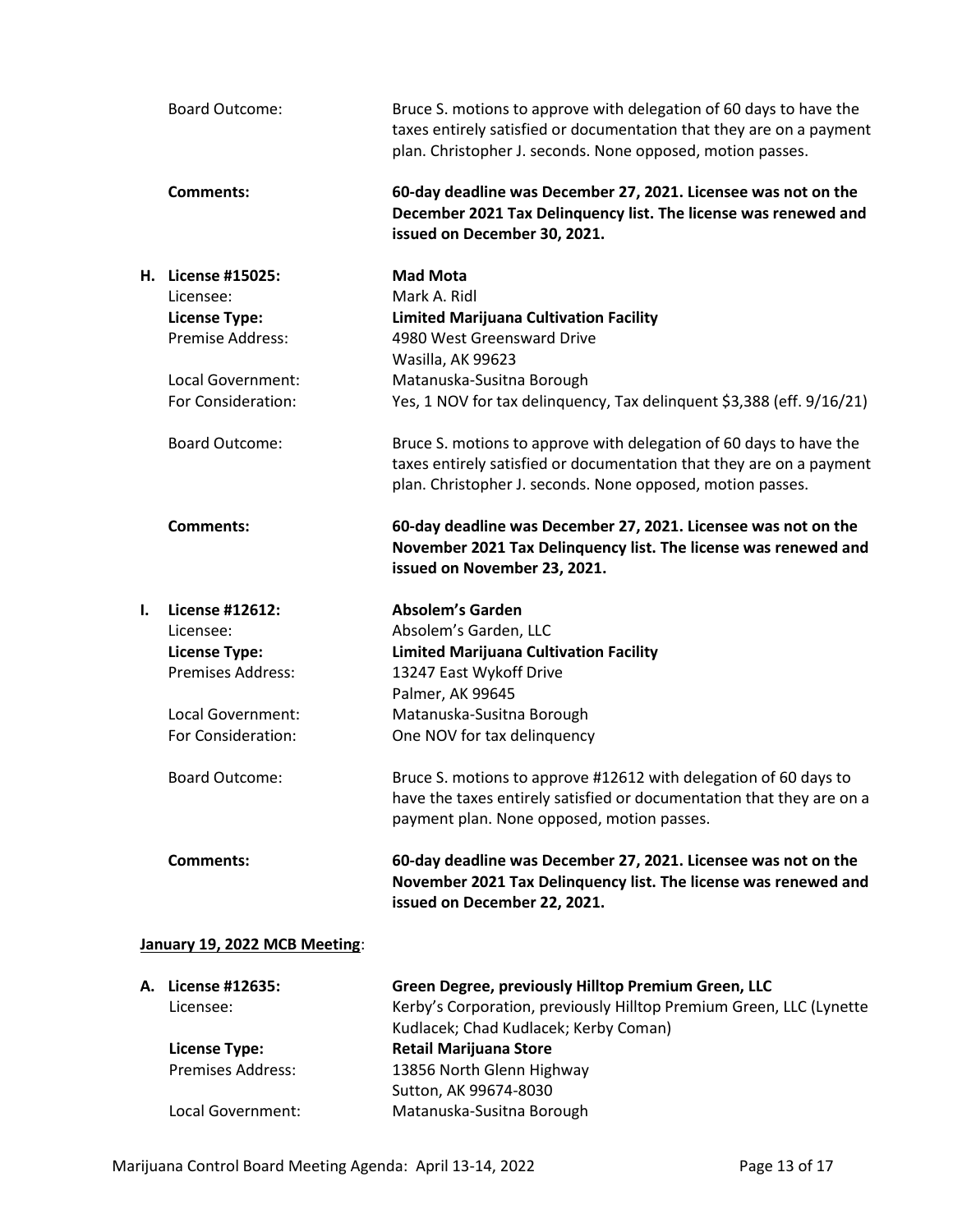|    | For Consideration:    | Board delegated approval of transfer of license to Kerby's<br>Corporation pending taxes be paid.                                                                                                                                                                                                                                                                            |
|----|-----------------------|-----------------------------------------------------------------------------------------------------------------------------------------------------------------------------------------------------------------------------------------------------------------------------------------------------------------------------------------------------------------------------|
|    | <b>Board Outcome:</b> | Bruce S. motions to approve the transfer. Christopher J. seconds for<br>discussion. Bruce S. amends the motion to approve with delegation -<br>delegation being evidence that the related tax debt be paid off<br>within 30 days. Christopher J. seconds. None opposed, motion<br>passes.                                                                                   |
|    | <b>Comments:</b>      | 30-day deadline was February 18, 2022. The license was renewed<br>and issued on January 26, 2022. Licensee was not on the February<br>2022 DOR Tax Delinquency list. Transfer to Kerby's Corporation<br>effectuated and transferred license issued on February 28, 2022.                                                                                                    |
| В. | License #14956:       | 50 Shades of Green LLC                                                                                                                                                                                                                                                                                                                                                      |
|    | Licensee:             | 50 Shades of Green LLC                                                                                                                                                                                                                                                                                                                                                      |
|    | <b>License Type:</b>  | <b>Standard Marijuana Cultivation Facility</b>                                                                                                                                                                                                                                                                                                                              |
|    | Premises Address:     | 14481 West Marginal Access Road                                                                                                                                                                                                                                                                                                                                             |
|    |                       | Houston, AK 99694                                                                                                                                                                                                                                                                                                                                                           |
|    | Local Government:     | City of Houston; Matanuska-Susitna Borough                                                                                                                                                                                                                                                                                                                                  |
|    | For Consideration:    | Ten NOV's for tax delinquency, \$36,841 delinquent in                                                                                                                                                                                                                                                                                                                       |
|    |                       | taxes as of 12/23/2021 and one NOV for video surveillance.                                                                                                                                                                                                                                                                                                                  |
|    | <b>Board Outcome:</b> | Bruce S. motions to approve Tab 48 with delegation. Christopher J.<br>seconds. Bruce S. amends the motion to approve with delegation -<br>delegation being that the entire tax debt be paid off in 60 days.<br>Christopher J. seconds. None opposed, motion passes.                                                                                                         |
|    | <b>Comments:</b>      | 60-day deadline was March 21, 2022. Licensee has been on the DOR<br>Tax Delinquency list from March 2021 to February 2022. Licensee<br>came to the office on March 21, 2022 and told the front desk that<br>the payment has been made to DOR. The licensee was not on the<br>March 2022 DOR Tax Delinquency list. The license has not been<br>renewed as of March 23, 2022. |

## $\bullet$  **BOARD CONSIDERATION**

A. Licensee: Alaska Wild Coyote, Inc. **TAB 57** 

**1. License #12125: Alaska Marijuana Gardens (AMG) License Type: Standard Marijuana Cultivation Facility** Premises Address: 838 Bonanza Avenue Anchorage, AK 99518-1707 Local Government: Municipality of Anchorage **For consideration: Licensee owes past-due taxes to DOR. See memo.**

| 2. License #12471: | <b>AMG Concentrates</b>                             |
|--------------------|-----------------------------------------------------|
| License Type:      | <b>Marijuana Concentrate Manufacturing Facility</b> |
|                    | Premises Address: 838 Bonanza Avenue                |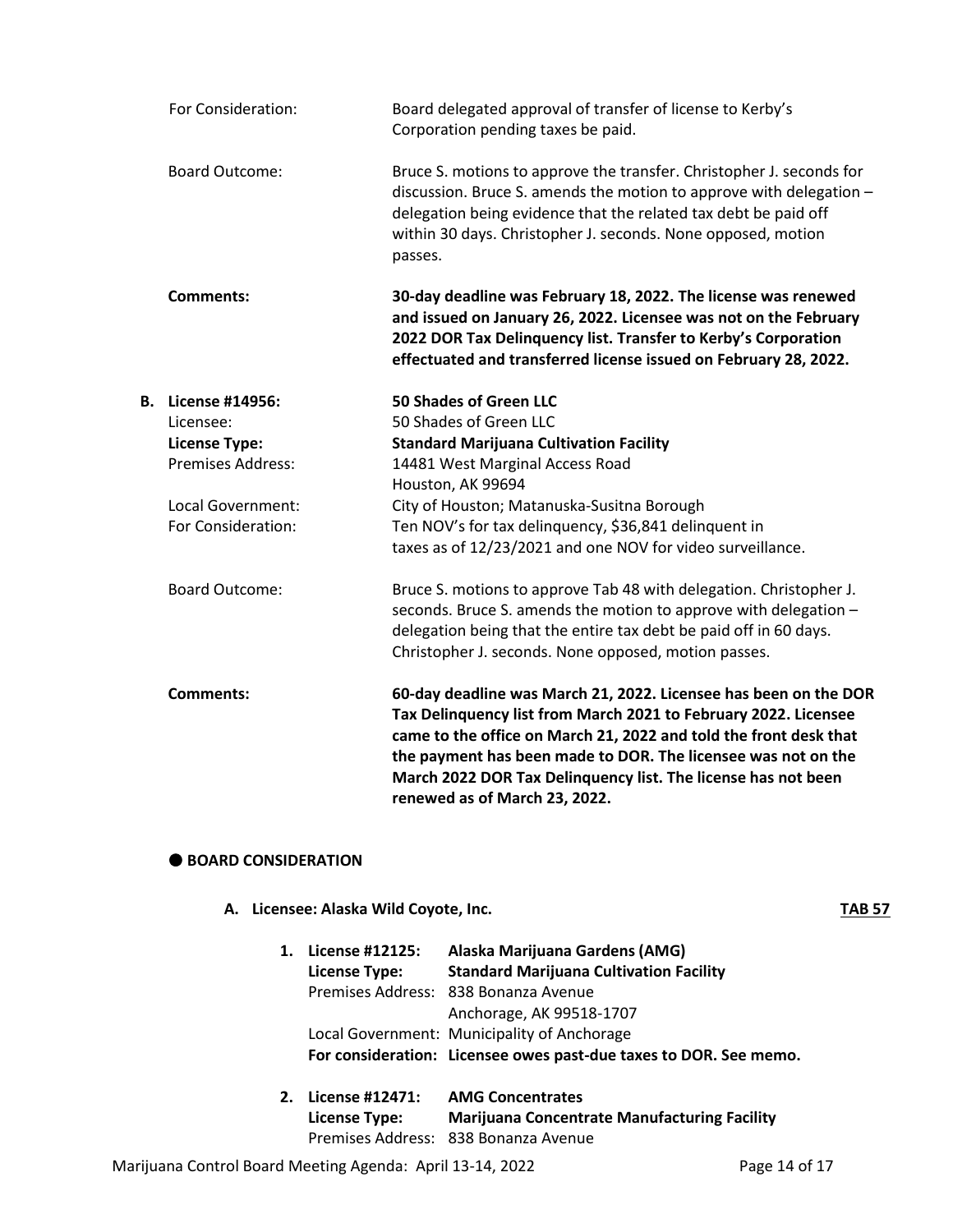# Anchorage, AK 99518-1707 Local Government: Municipality of Anchorage

| <b>B.</b> License #20827:                 | <b>Good Titrations</b>                                                                           |        |
|-------------------------------------------|--------------------------------------------------------------------------------------------------|--------|
| Licensee:                                 | FSE, LLC                                                                                         |        |
| License Type:                             | <b>Retail Marijuana Store</b>                                                                    |        |
| Premise Address:                          | 506 Merhar Ave                                                                                   |        |
|                                           | Fairbanks, AK 99701                                                                              |        |
| Local Government:                         | City of Fairbanks; Fairbanks North Star Borough                                                  |        |
| 1.                                        | <b>MJ-14: Licensed Premises Diagram Change</b><br><b>For Consideration: Enforcement Concerns</b> |        |
| <b>MJ-15: Operating Plan Change</b><br>2. |                                                                                                  | TAB 59 |
|                                           |                                                                                                  |        |

# **C** Licenses in "Delegated" Status for Approximately One Year **TAB 60**

|    | A. License #25169:<br>Licensee: | <b>Green Degree's Cannabis Bar</b><br>Liberty ER, LLC                  |
|----|---------------------------------|------------------------------------------------------------------------|
|    | <b>License Type:</b>            | <b>Retail Marijuana Store</b>                                          |
|    | <b>Premises Address:</b>        | 2421 Spenard Road                                                      |
|    |                                 |                                                                        |
|    |                                 | Anchorage, AK 99503                                                    |
|    | Approved by MCB:                | January 6, 2021                                                        |
|    | Pending:                        | Conditional protest from the Municipality of Anchorage. As of March    |
|    |                                 | 31, 2022 staff has not received the lifted protest notice.             |
| В. | License #25205:                 | Cannabaska Concentrates                                                |
|    | Licensee:                       | No Limit, LLC                                                          |
|    | <b>License Type:</b>            | <b>Marijuana Concentrate Manufacturing Facility</b>                    |
|    | <b>Premises Address:</b>        | 521 West Tudor Road, Suite 203                                         |
|    |                                 | Anchorage, AK 99503                                                    |
|    | Approved by MCB:                | March 31, 2021                                                         |
|    | Pending:                        | Protest from Municipality of Anchorage and MJ-14's to be submitted     |
|    |                                 | for other licenses on the property. As of March 31, 2022 staff has not |
|    |                                 | received the lifted protest notice.                                    |
| C. | License #26876:                 | <b>Alaskan Originals Cultivation</b>                                   |
|    | Licensee:                       | JJH Holdings, LLC                                                      |
|    | <b>License Type:</b>            | <b>Limited Marijuana Cultivation Facility</b>                          |
|    | <b>Premises Address:</b>        | 3590 South Village Street                                              |
|    |                                 | Wasilla, AK 99623                                                      |
|    | Approved by MCB:                | March 31, 2021                                                         |
|    | Pending:                        | <b>State Fire Marshal</b>                                              |
|    |                                 |                                                                        |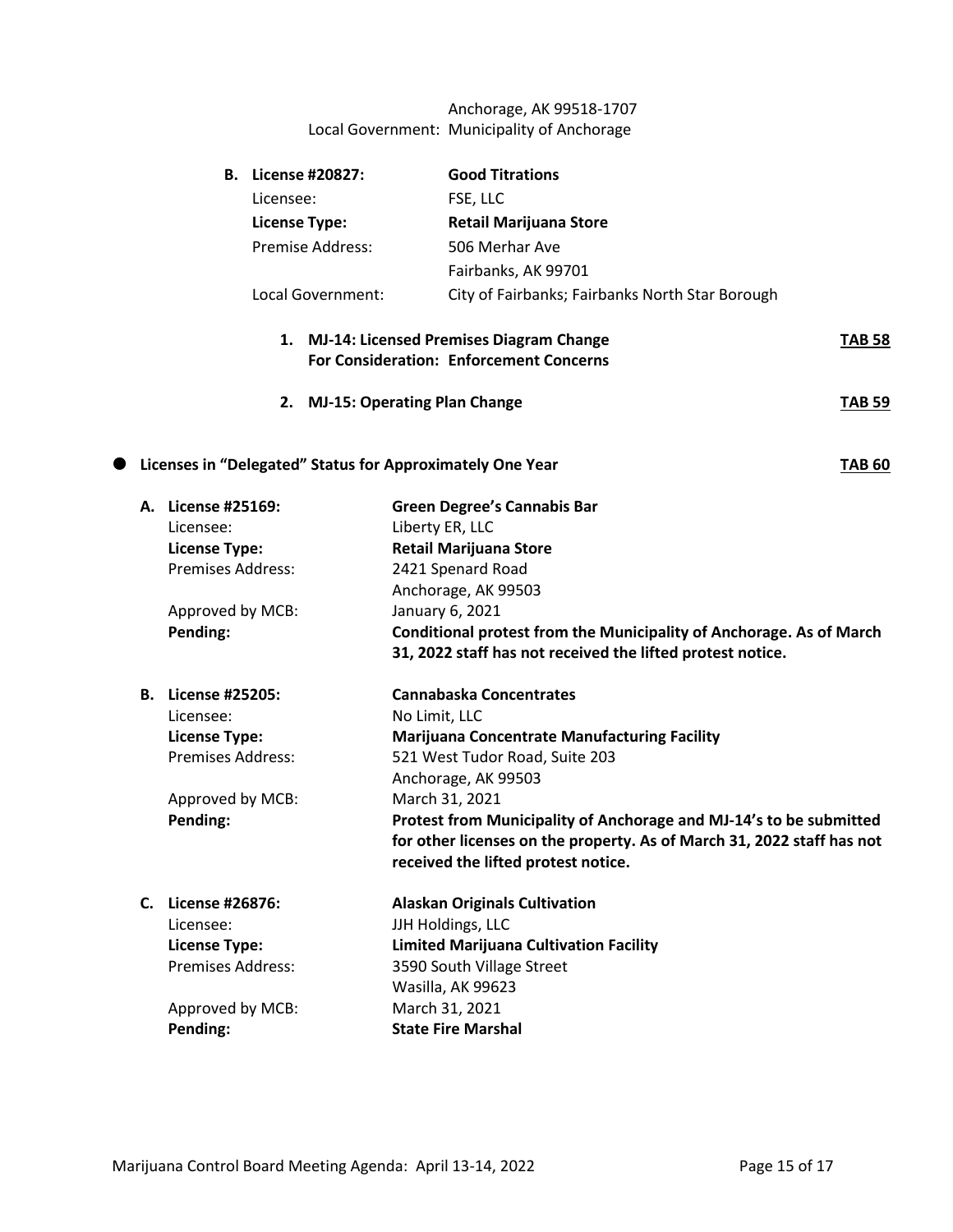| D. License #27736:       | 2nd Amendment LLC                                                                                                                                                                                              |
|--------------------------|----------------------------------------------------------------------------------------------------------------------------------------------------------------------------------------------------------------|
| Licensee:                | 2nd Amendment LLC                                                                                                                                                                                              |
| <b>License Type:</b>     | <b>Standard Marijuana Cultivation Facility</b>                                                                                                                                                                 |
| <b>Premises Address:</b> | 20357 W Susitna Parkway                                                                                                                                                                                        |
|                          | Big Lake, AK 99654                                                                                                                                                                                             |
| Approved by MCB:         | March 31, 2021                                                                                                                                                                                                 |
| Pending:                 | Must provide verification that taxes are being paid consistently, from<br>all LLC's. There are no licenses affiliated with Casey Wilkins, this<br>licensee, that are listed on the March Tax Delinquency list. |

# **C** Licenses in "Pending Inspection" Status for Over Six Months **TAB 61**

**A. License #27608: LeLe Gardens** Licensee: LeLe Gardens, LLC **License Type: Limited Marijuana Cultivation Facility** 17833 West Bryant Road Big Lake, AK 99654 Approved by MCB: June 23, 2021 License Issued: August 23, 2021

#### $\bullet$  REGULATIONS

|    | A. Regulations Tracking Sheet                                                                                                                                              | <b>TAB 62</b> |
|----|----------------------------------------------------------------------------------------------------------------------------------------------------------------------------|---------------|
| В. | <b>Board Requests (if any)</b>                                                                                                                                             |               |
|    | <b>C. Opened Regulations Projects</b>                                                                                                                                      |               |
|    | 1. Initial Drafts                                                                                                                                                          |               |
|    | Dairy Butter, Oils, Fats - sold as stand-alone product<br><b>Status: board discussion</b><br><b>Potential Board Actions: TBD at meeting</b>                                | <b>TAB 63</b> |
|    | Public Notice – for license applications<br><b>Status:</b> initial draft for board discussion<br><b>Potential Board Actions: TBD at meeting</b>                            | <b>TAB 64</b> |
|    | Waste Management - removing 3-day waiting period<br><b>Status:</b> initial draft for board discussion<br><b>Potential Board Actions: TBD at meeting</b>                    | <b>TAB 65</b> |
|    | 2. Public Comment Period Closed                                                                                                                                            |               |
|    | <b>Enforcement Action Process</b><br>Status: oral hearing was held on February 16, 2022. Written public comment period closed<br>February 23, 2022. Comment were received. | <b>TAB 66</b> |
|    | Marijuana Control Board Meeting Agenda: April 13-14, 2022                                                                                                                  | Page 16 of 17 |